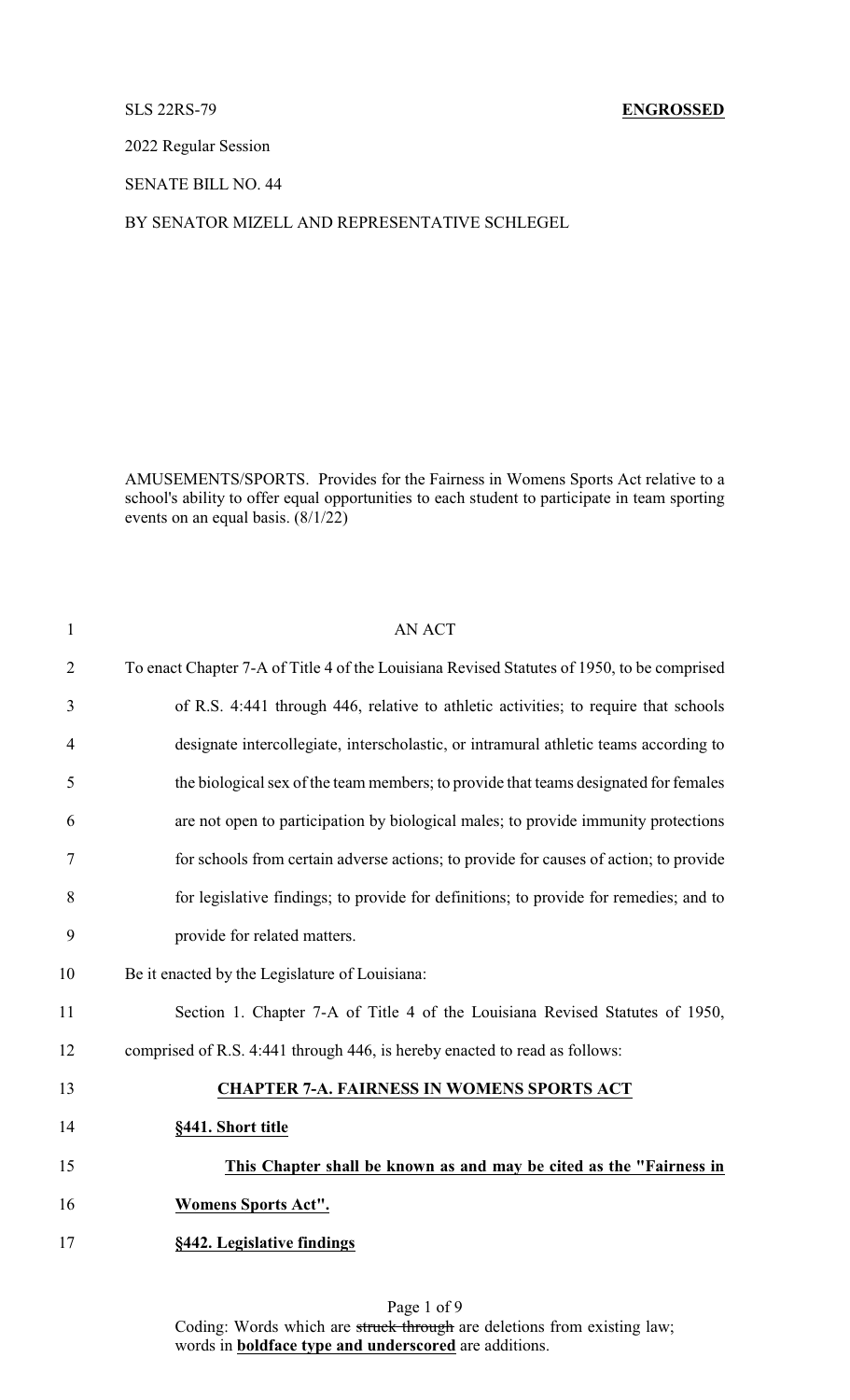| 1              | The legislature finds and declares that:                                           |
|----------------|------------------------------------------------------------------------------------|
| $\overline{2}$ | (1) Title IX of the Education Amendments Act of 1972, 20 U.S.C. §1681              |
| 3              | et seq., was designed to ensure that women are free from discrimination on the     |
| $\overline{4}$ | basis of sex in both education and athletics so that women would be afforded the   |
| 5              | opportunity to compete for athletic scholarships and to potentially launch their   |
| 6              | own athletic careers after they have completed their education.                    |
| $\tau$         | (2) The United States Supreme Court has recognized that there are                  |
| 8              | "'[i]nherent differences' between men and women", and that these differences       |
| 9              | "remain cause for celebration, but not for denigration of the members of either    |
| 10             | sex or for artificial constraints on an individual's opportunity" in United States |
| 11             | v. Virginia, et al., 518 U.S. 515, 533 (1996).                                     |
| 12             | Inherent differences between men and women range from<br>(3)                       |
| 13             | chromosomal and hormonal differences to physiological differences resulting        |
| 14             | in men generally having denser and stronger bones, tendons, and ligaments,         |
| 15             | larger hearts, greater lung volume per body mass, a higher red blood cell count,   |
| 16             | and higher hemoglobin as well as higher natural levels of testosterone, which      |
| 17             | affects traits such as hemoglobin levels, body fat content, the storage and use of |
| 18             | carbohydrates, and the development of Type II muscle fibers, all of which result   |
| 19             | in men generally being able to generate higher speed and power during physical     |
| 20             | activity.                                                                          |
| 21             | (4) The biological differences between females and males, especially as            |
| 22             | they relate to natural levels of testosterone, explain the male and female         |
| 23             | secondary sex characteristics which develop during puberty and have lifelong       |
| 24             | effects, including those most important for success in sports; categorically, they |
| 25             | are strength, speed, and endurance generally found in greater degrees in           |
| 26             | biological males than biological females.                                          |
| 27             | (5) While classifications based on sex are generally disfavored, the               |
| 28             | United States Supreme Court has recognized that sex classifications may be         |
| 29             | used to compensate women "for particular economic disabilities [they have]         |

Page 2 of 9 Coding: Words which are struck through are deletions from existing law; words in **boldface type and underscored** are additions.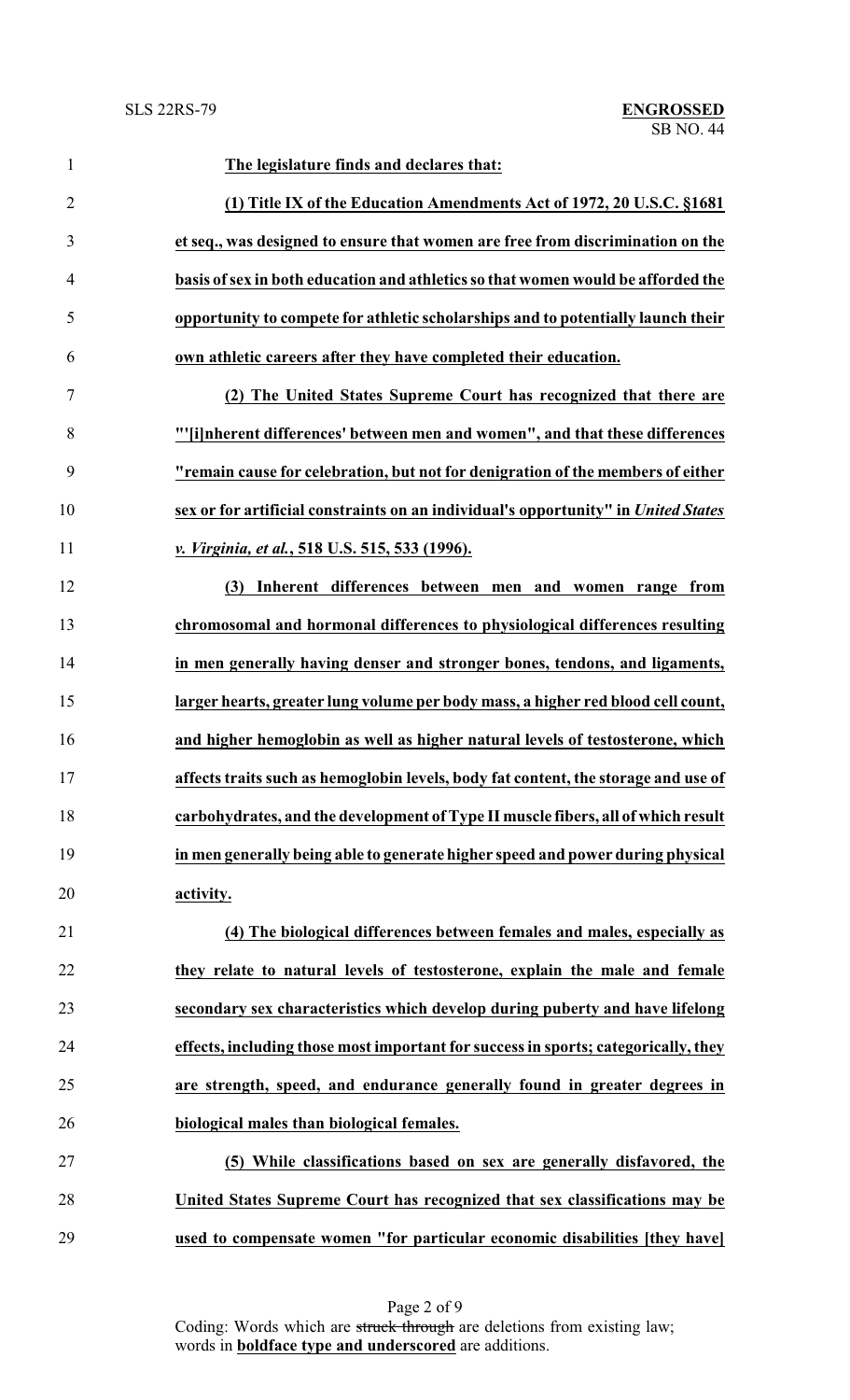| $\mathbf{1}$   | suffered," (see Califano v. Webster, 430 U.S. 313, 320 (1977)(per curiam)), to             |
|----------------|--------------------------------------------------------------------------------------------|
| $\overline{2}$ | promote equal employment opportunity and "to guarantee women the basic                     |
| 3              | right to participate fully and equally," (see <i>California Fed. Sav. &amp; Loan Assn.</i> |
| $\overline{4}$ | v. Guerra, 479 U.S. 272, 289 (1987)), and "to advance full development of the              |
| 5              | talent and capacities of our Nation's people." (see United States v. Virginia, et al.,     |
| 6              | supra, 518 U.S. 515, 533 (1996)).                                                          |
| $\overline{7}$ | (6) In furtherance of the goals set forth in United States v. Virginia, et al.,            |
| $8\,$          | 518 U.S. at 533, one area where sex classifications should allow for the "full             |
| 9              | development of the talent and capacities of our Nation's people" is in the area            |
| 10             | of sports and athletics.                                                                   |
| 11             | (7) A recent study of female and male Olympic performances found that,                     |
| 12             | although athletes from both sexes improved over the time span, the athletic                |
| 13             | gender performance gap between female and male performances remained                       |
| 14             | stable. These studies suggest that women's performances at a high level will               |
| 15             | never match those of men. The evidence is unequivocal that, starting in puberty,           |
| 16             | in every sport except sailing, shooting, and riding, there will always be                  |
| 17             | significant numbers of boys and men who would prevail over the best girls and              |
| 18             | women in head-to-head competition. Claims to the contrary are simply a denial              |
| 19             | of science.                                                                                |
| 20             | (8) Scientific studies have established that the benefits that natural                     |
| 21             | testosterone provides to male athletes is not diminished through the use of                |
| 22             | testosterone suppression. A recent study on the impact of such treatments found            |
| 23             | that, even after twelve months of testosterone suppression, the "superior                  |
| 24             | anthropometric, muscle mass, and strength parameters achieved by males at                  |
| 25             | puberty, and underpinning a considerable portion of the male performance                   |
| 26             | advantage over females, are not removed".                                                  |
| 27             | (9) Having separate sex-specific teams furthers efforts to promote sex                     |
| 28             | equality. Sex-specific teams accomplish this by providing opportunities for                |
| 29             | female athletes to demonstrate their skill, strength, and athletic abilities while         |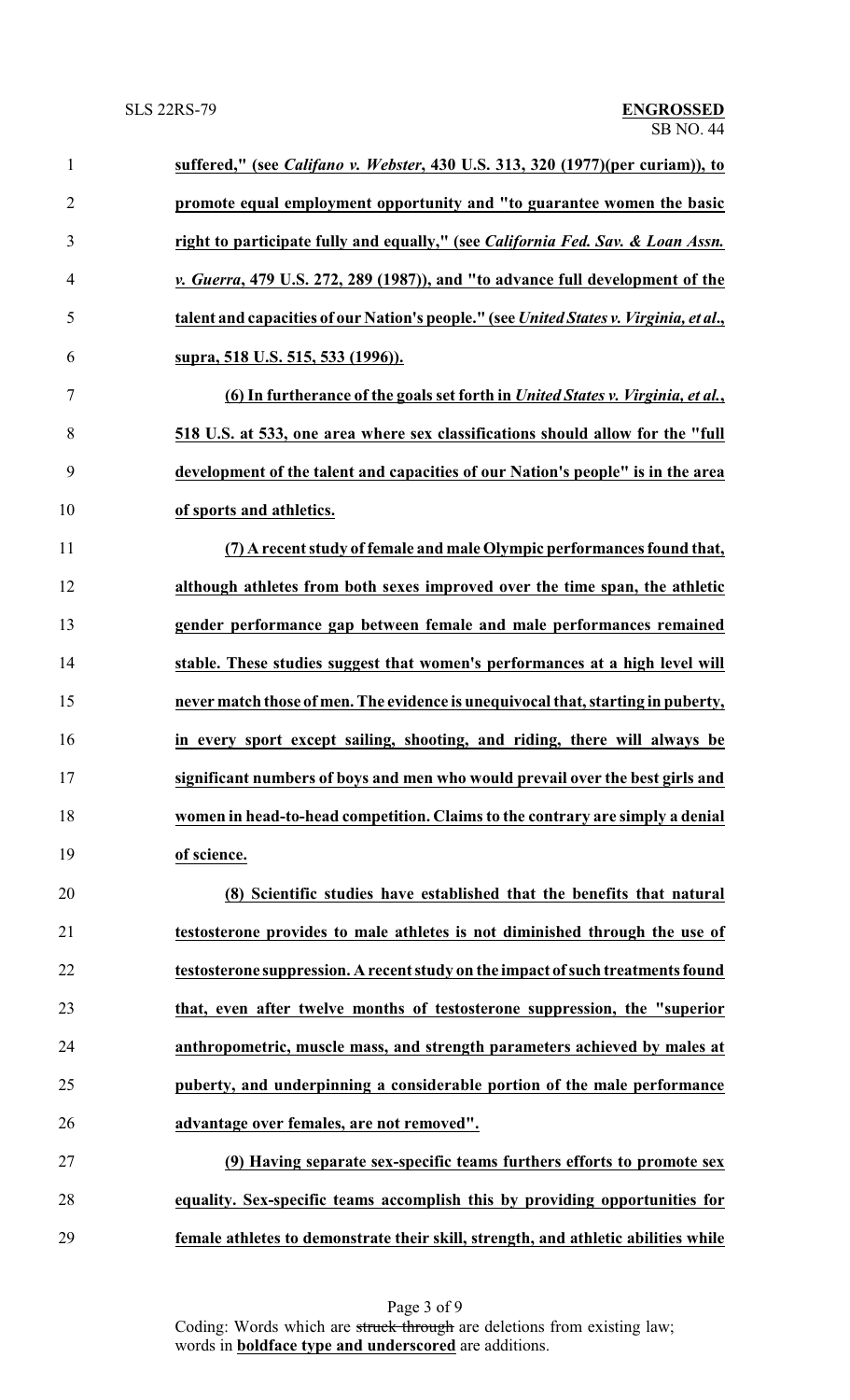| $\mathbf{1}$   | also providing them with opportunities to obtain recognition, accolades,             |
|----------------|--------------------------------------------------------------------------------------|
| $\overline{2}$ | scholarships, better physical and mental health, and the numerous other              |
| 3              | long-term benefits that flow from success in athletic endeavors.                     |
| 4              | §443. Definitions                                                                    |
| 5              | In this Chapter, unless otherwise indicated, the following definitions               |
| 6              | shall apply:                                                                         |
| 7              | (1) "Biological sex" means a statement of a student's biological sex on              |
| 8              | the student's official birth certificate which is entered at or near the time of the |
| 9              | student's birth.                                                                     |
| 10             | (2) "Postsecondary education board member" means a person who                        |
| 11             | serves as a board member or officer of a postsecondary education management          |
| 12             | board.                                                                               |
| 13             | (3) "Postsecondary education management board" means a board which                   |
| 14             | governs postsecondary educational institutions, pursuant to R.S. 17:3351.            |
| 15             | (4) "Schools" means all of the following:                                            |
| 16             | (a) A public elementary or secondary school.                                         |
| 17             | (b) A nonpublic elementary or secondary school that receives state funds.            |
| 18             | (c) A public postsecondary educational institution.                                  |
| 19             | (d) A nonpublic postsecondary educational institution that receives state            |
| 20             | funds.                                                                               |
| 21             | (5) "School coach" means a person who is a coach or assistant coach,                 |
| 22             | whether paid or on a volunteer basis, of a school intercollegiate, interscholastic,  |
| 23             | or intramural athletic team or sporting event.                                       |
| 24             | (6) "School board" means a school board or school governing authority                |
| 25             | subject to the provisions of R.S. 17:81 or any nonpublic school governing            |
| 26             | authority.                                                                           |
| 27             | (7) "School employee" means a person who is employed by a school, a                  |
| 28             | school board, a postsecondary education management board, or any                     |
| 29             | postsecondary institution under the authority of a postsecondary education           |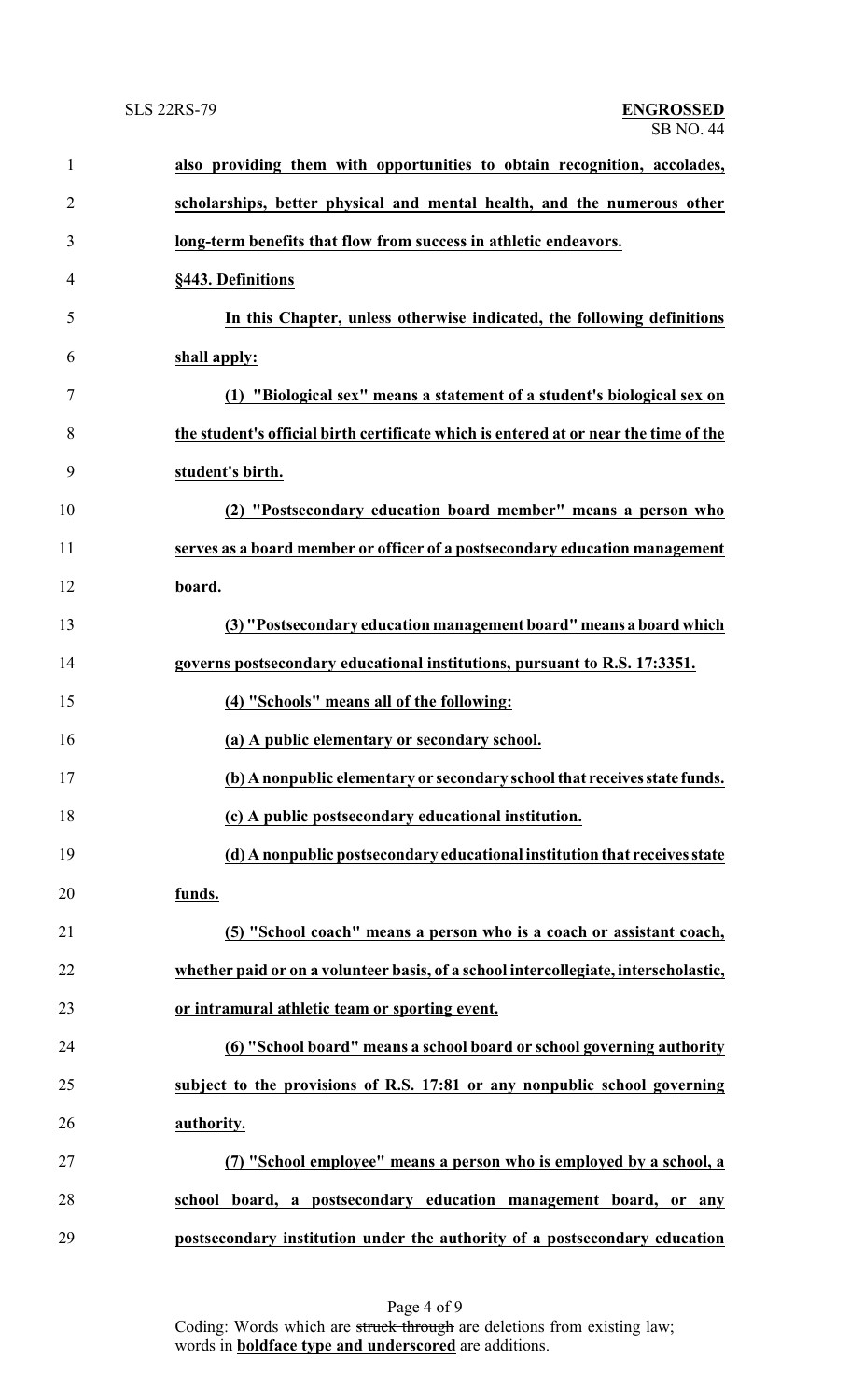| $\mathbf{1}$   | management board.                                                                  |
|----------------|------------------------------------------------------------------------------------|
| $\overline{2}$ | (8) "School board member" means a person who serves as a board                     |
| 3              | member or officer for a school board or school governing authority subject to      |
| $\overline{4}$ | the provisions of R.S. 17:81 or for any nonpublic school governing authority.      |
| 5              | §444. Designation of athletic teams                                                |
| 6              | A. Each intercollegiate, interscholastic, or intramural athletic team or           |
| 7              | sporting event that is sponsored by a school and that receives state funding shall |
| 8              | be expressly designated, based upon biological sex, as only one of the following:  |
| 9              | (1) Except as provided in Subsection C of this Section, a male, boys, or           |
| 10             | mens team or event shall be for those students who are biological males.           |
| 11             | (2) A female, girls, or womens team or event shall be for those students           |
| 12             | who are biological females.                                                        |
| 13             | (3) A coeducational or mixed team or event shall be open for                       |
| 14             | participation by biological females and biological males.                          |
| 15             | B. Athletic teams or sporting events designated for females, girls, or             |
| 16             | women shall not be open to students who are not biologically female.               |
| 17             | C. Nothing in this Chapter shall be construed to restrict the eligibility of       |
| 18             | any student to participate in any intercollegiate, interscholastic, or intramural  |
| 19             | athletic team or sport designated as "male", "mens", or "boys", or designated      |
| 20             | as "coed" or "mixed".                                                              |
| 21             | D. Nothing in this Chapter is intended to prevent any school from                  |
| 22             | implementing or maintaining a coeducational or mixed athletic team or sporting     |
| 23             | event which is open to both biological males and biological females so long as a   |
| 24             | female, girls, or womens athletic team or sporting event is not disbanded for the  |
| 25             | purpose of creating a coeducational or mixed team or event which would             |
| 26             | thereby result to the detriment of students of the female biological sex.          |
| 27             | §445. Protection of educational institutions; limitation on liability              |
| 28             | A. No government entity, licensing or accrediting organization, or                 |
| 29             | athletic association shall entertain a complaint, open an investigation, or take   |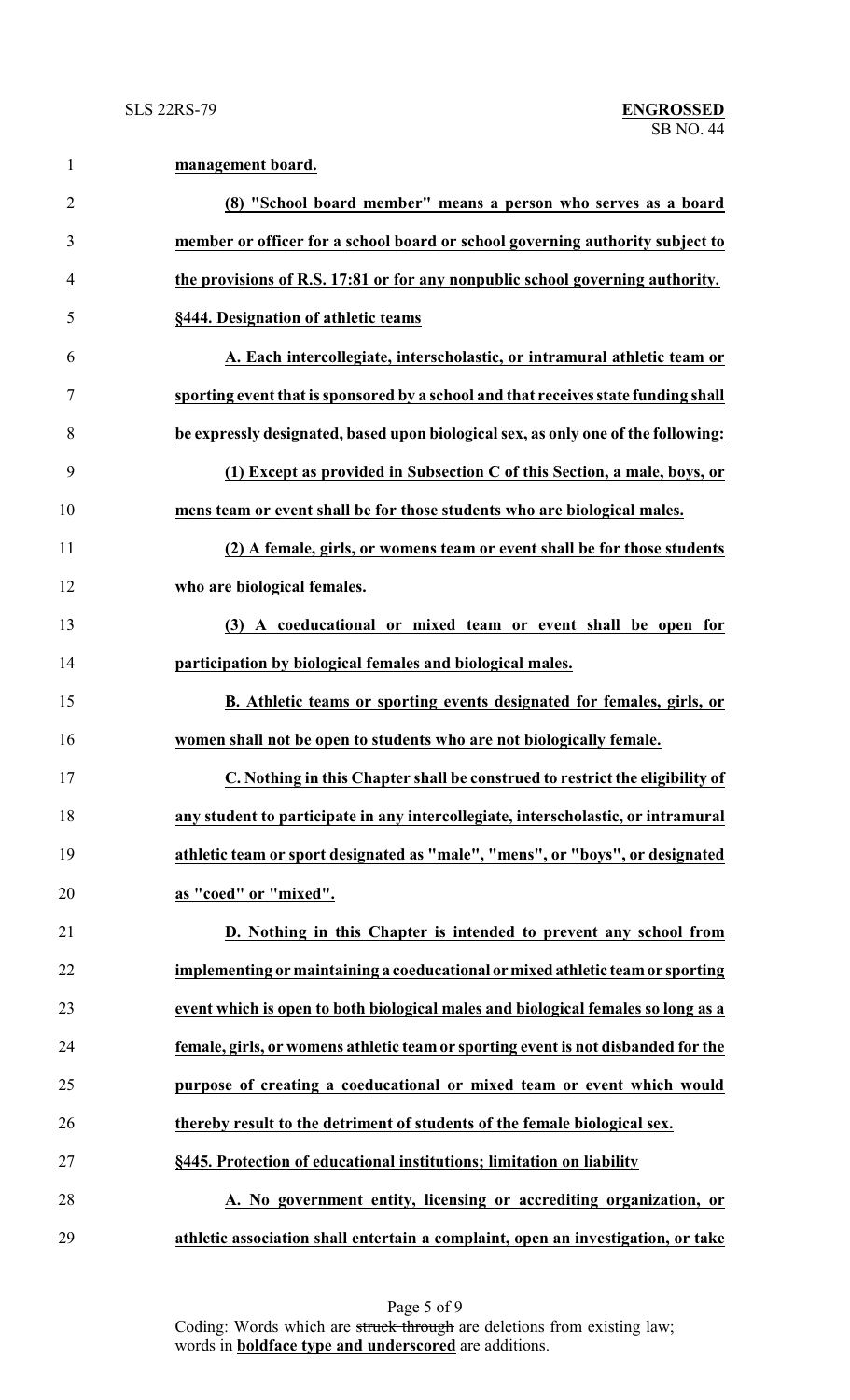| $\mathbf{1}$   | any other adverse action against a school, school board, or postsecondary           |
|----------------|-------------------------------------------------------------------------------------|
| $\overline{2}$ | education management board for maintaining a separate intercollegiate,              |
| $\mathfrak{Z}$ | interscholastic, or intramural athletic team or athletic event reserved for         |
| 4              | students of the female biological sex.                                              |
| 5              | B. No cause of action may be maintained against any school, school                  |
| 6              | coach, school employee, school board, school board employee, school board           |
| $\tau$         | member, postsecondary education board, or postsecondary education board             |
| 8              | member who prohibits a biological male from participating in a female, girls,       |
| 9              | or womens athletic team or sporting event pursuant to the requirements of this      |
| 10             | Chapter.                                                                            |
| 11             | §446. Remedies; cause of action                                                     |
| 12             | A. A biological female student who is deprived of an athletic opportunity           |
| 13             | or suffers or is likely to suffer from any direct or indirect harm as a result of a |
| 14             | violation of this Chapter may assert that violation as a cause of action for        |
| 15             | remedies provided for in Subsection E of this Section. Requiring a biological       |
| 16             | female to compete against a biological male on a team that is designated as a       |
| 17             | "female", "girls", or "womens" team is inherently discriminatory to biological      |
| 18             | females and is a cognizable harm to biological females under this Chapter.          |
| 19             | B. A biological female student who is subjected to retaliation or other             |
| 20             | adverse action by a school, athletic association, or other organization as a result |
| 21             | of reporting a violation of this Chapter to an employee or representative of the    |
| 22             | school, athletic association, or to any local, state, or federal agency with        |
| 23             | oversight of schools shall have a cause of action for remedies provided for in      |
| 24             | <b>Subsection E of this Section.</b>                                                |
| 25             | C. For purposes of this Chapter, the designation of "female" entered on             |
| 26             | the student's official birth certificate at or near the time of the student's birth |
| 27             | creates a rebuttable presumption that the student's biological sex is female.       |
| 28             | D. A school, school coach, school employee, school board, school board              |
| 29             | employee, school board member, postsecondary education board, or                    |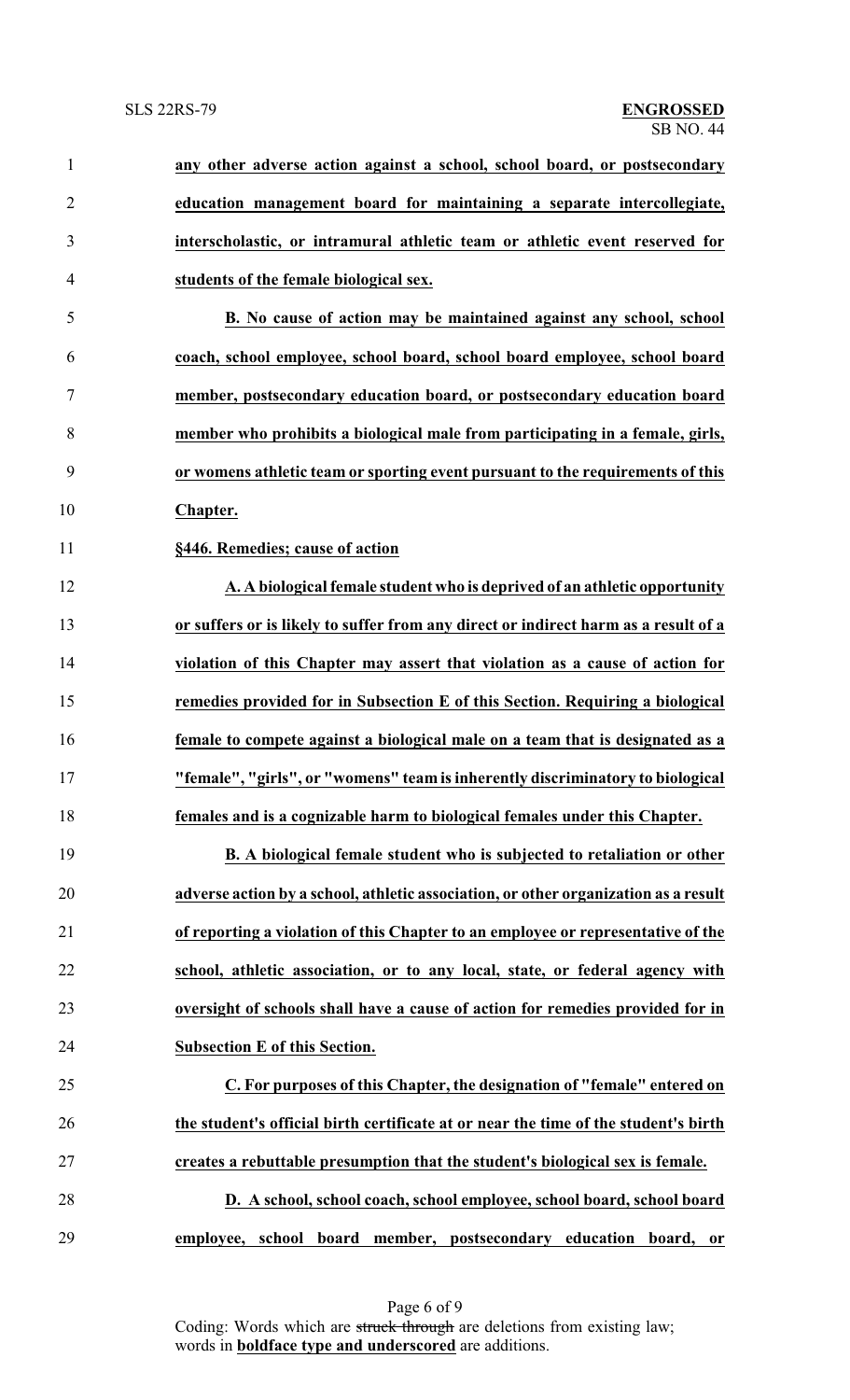| $\mathbf{1}$   | postsecondary education board member who suffers any direct or indirect harm                  |
|----------------|-----------------------------------------------------------------------------------------------|
| $\overline{2}$ | for prohibiting a biological male from participating in a female, girls, or                   |
| 3              | womens athletic team or sporting event pursuant to the requirements of this                   |
| $\overline{4}$ | Chapter shall have a cause of action for remedies provided for in Subsection E                |
| 5              | of this Section.                                                                              |
| 6              | E. Any person who brings a cause of action pursuant to this Chapter                           |
| $\tau$         | may obtain appropriate relief, including but not limited to:                                  |
| 8              | Injunctive relief, protective order, writ of mandamus or a<br>(1)                             |
| 9              | prohibition, or declaratory relief to prevent any violation of this Chapter.                  |
| 10             | (2) Actual damages, reasonable attorney fees, and costs.                                      |
| 11             | F. All civil actions under this Chapter must be initiated within two years                    |
| 12             | from the date that the harm occurred.                                                         |
| 13             | Section 2. If any provision or item of this Act, or the application thereof, is held          |
| 14             | invalid, such invalidity shall not affect other provisions, items, or applications of the Act |
| 15             | which can be given effect without the invalid provision, item, or application and to this end |
| 16             | the provisions of this Act are hereby declared severable.                                     |
|                |                                                                                               |

The original instrument was prepared by Carla S. Roberts. The following digest, which does not constitute a part of the legislative instrument, was prepared by Cheryl Serrett.

## DIGEST SB 44 Engrossed 2022 Regular Session Mizell

Proposed law, the "Fairness in Womens Sports Act", requires an athletic team or sporting event sponsored by an elementary, secondary, or postsecondary educational institution to be designated, based upon the biological sex of team members, as only one of the following:

- (1) A males, boys, or mens team or event only for students who are biological males.
- (2) A females, girls, or womens team or event only for students who are biological females.
- (3) A coeducational or mixed team or event for students who are biological males or biological females.

Proposed law provides for definitions. Proposed law provides that "biological sex" means a statement of a student's biological sex on the student's official birth certificate which is entered at or near the time of the student's birth.

Proposed law prohibits a team designated for females, girls, or women from being open to students who are not biologically female.

Page 7 of 9

Coding: Words which are struck through are deletions from existing law; words in **boldface type and underscored** are additions.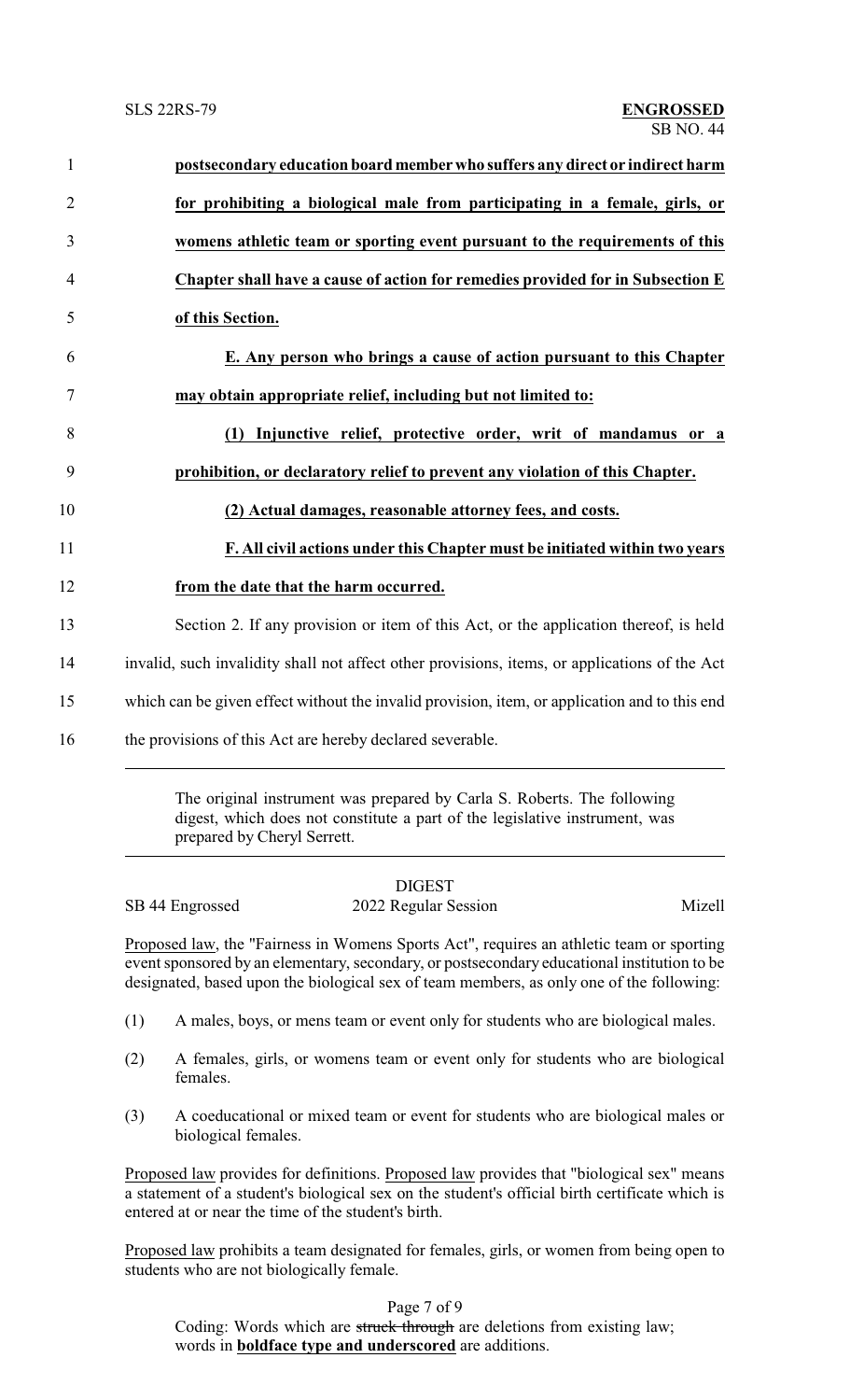Proposed law provides that nothing in proposed law will be construed to restrict the eligibility of any student to participate in any intercollegiate, interscholastic, or intramural athletic teams or sports designated as "males", "men", or "boys" or designated as "coed" or "mixed".

Proposed law provides that the designation of "female" entered on the student's official birth certificate at or near the time of the student's birth creates a legal presumption that the student's biological sex is female.

Proposed law provides that nothing in proposed law is intended to prevent any school from implementing or maintaining a coed athletic team or sporting event which is open to both biological males and biological females so long as a female athletic team or sporting event is not disbanded for the purpose of creating a coed team or event which would thereby result to the detriment of biological female students.

Proposed law prohibits any governmental entity, licensing or accrediting organization, or athletic association from entertaining a complaint, opening an investigation, or taking any other adverse action against a school, school board, or postsecondaryeducation management board for maintaining separate teams for females and males as provided by proposed law.

Proposed law provides that no cause of action may be maintained against any school, school board, school coach, school employee, school board member, postsecondary education management board, or postsecondary education board member that prohibits a biological male from participating in a female, girls, or womens athletic team or sporting event pursuant to the requirements of proposed law.

Proposed law provides that certain persons are entitled to legal causes of action and legal remedies under proposed law as follows:

- (1) A biological female student who is deprived of an athletic opportunity or suffers or is likely to suffer from any direct or indirect harm as a result of a violation of proposed law. Proposed law provides that requiring a biological female to compete against a biological male on a team that is designated as a "female", "girls", or "womens" team is inherently discriminatory to biological females and is a cognizable harm under proposed law.
- (2) Any biological female student who is subjected to retaliation or other adverse action by a school, athletic association, or other organization as a result of reporting a violation of proposed law to an employee or representative of the school, athletic association, or to any local, state, or federal agency with oversight of schools.
- (3) Any school, school coach, school employee, school board, school board employee, school board member, postsecondary education board, or postsecondary education board member that suffers any direct or indirect harm for prohibiting a biological male from participating in a female, girls, or womens athletic team or sporting event.

Proposed law provides that any person who is entitled to bring a cause of action pursuant to proposed law may obtain the following relief:

- (1) A court ordered injunction, a protective order, a writ of mandamus or prohibition, or a declaratory judgment to prevent any violation of proposed law.
- (2) Actual damages suffered, reasonable attorney fees, and costs.

Proposed law provides that anycivil action pursuant to proposed law must be initiated within two years from the date that the harm occurred.

Proposed law provides for legislative findings.

Page 8 of 9 Coding: Words which are struck through are deletions from existing law; words in **boldface type and underscored** are additions.